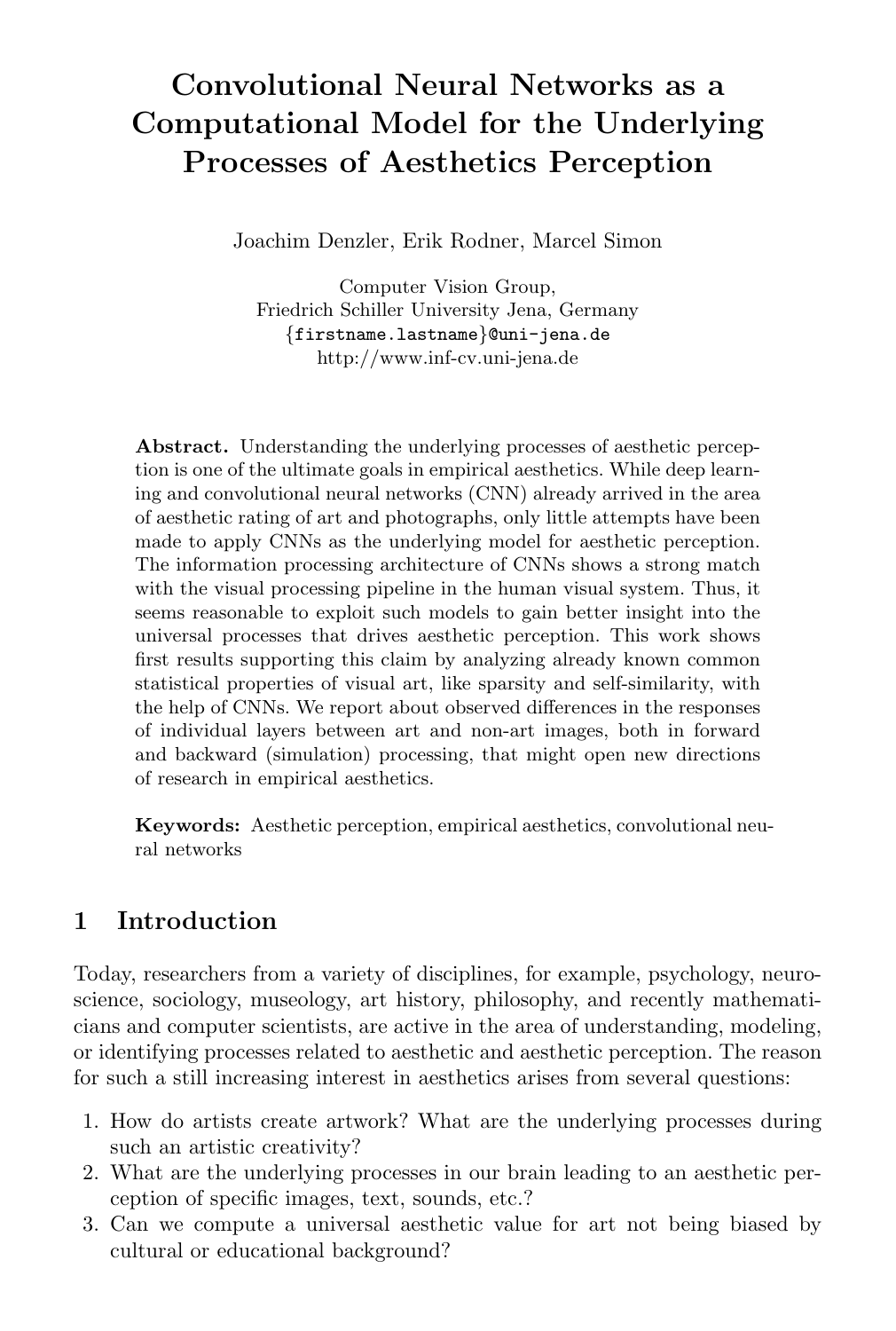4. Are we able to optimize creation of art? Can we even support users of cameras to optimize the artistic value of the images and videos they record?

The first two questions resides more in neuroscience and psychology, with the goal to propose and verify models for the underlying processes, and to explain certain observations in aesthetic perception. The third question seems to be a machine learning problem. However, training a discriminative classifier from data will always suffer from the possible bias in the training set. The forth question would benefit from an available *generative model* that allows the creation or modification of images with certain aesthetic properties. Besides commercial interest, artificial creation of visual art with specific aesthetic values, will be helpful for psychological studies as well to verify answers for the first question.

Our observation is that a computational framework to model aesthetic perception is still missing, although the joint efforts in the intersection of experimental aesthetics, computer vision, and machine learning lead to numerous interesting findings. While researchers from computer vision and machine learning are satisfied with accurate prediction of aesthetic value or beauty of images, researchers from empirical aesthetics hunt for findings and interesting properties that allow differentiation of art from non-art. However, the connecting element, a computational model is still missing that would be of significant help towards answering at least three of the four questions from above.

In this study, we want to show perspectives towards model building in empirical aesthetics. The main motivation of our work arises from recent progress of and insight in deep learning methods and convolutional neural networks (CNN). CNNs are multi-layer neural networks with convolutional, pooling, and fully connected layers. Currently, these methods define state-of-the-art in many different computer vision and machine learning tasks, like object detection and classification. More details can be found in Section 3. Due to parallels of the processing architecture of CNN and that of the visual cortex [1], such models might be an ideal basis for further investigation of properties of visual art, as well as using CNNs models to verify hypotheses of empirical aesthetics. In addition to the arrival of CNNs, also recently various rated datasets of visual art have become publicly available and enabled further research in the field. Examples are the AVA dataset [2], the JenAesthetics dataset [3], and - although without rating the Google Art Project [4].

### 2 Progress in Computational and Empirical Aesthetics

One area of research is computational aesthetics. According to encyclopedia britannica [5], computational aesthetics, is

"a subfield of artificial intelligence (AI) concerned with the computational assessment of beauty in domains of human creative expression such as music, visual art, poetry, and chess problems. Typically, mathematical formulas that represent aesthetic features or principles are used in conjunction with specialized algorithms and statistical techniques to provide numerical aesthetic assessments. Those assessments, ideally, can be shown to correlate well with domain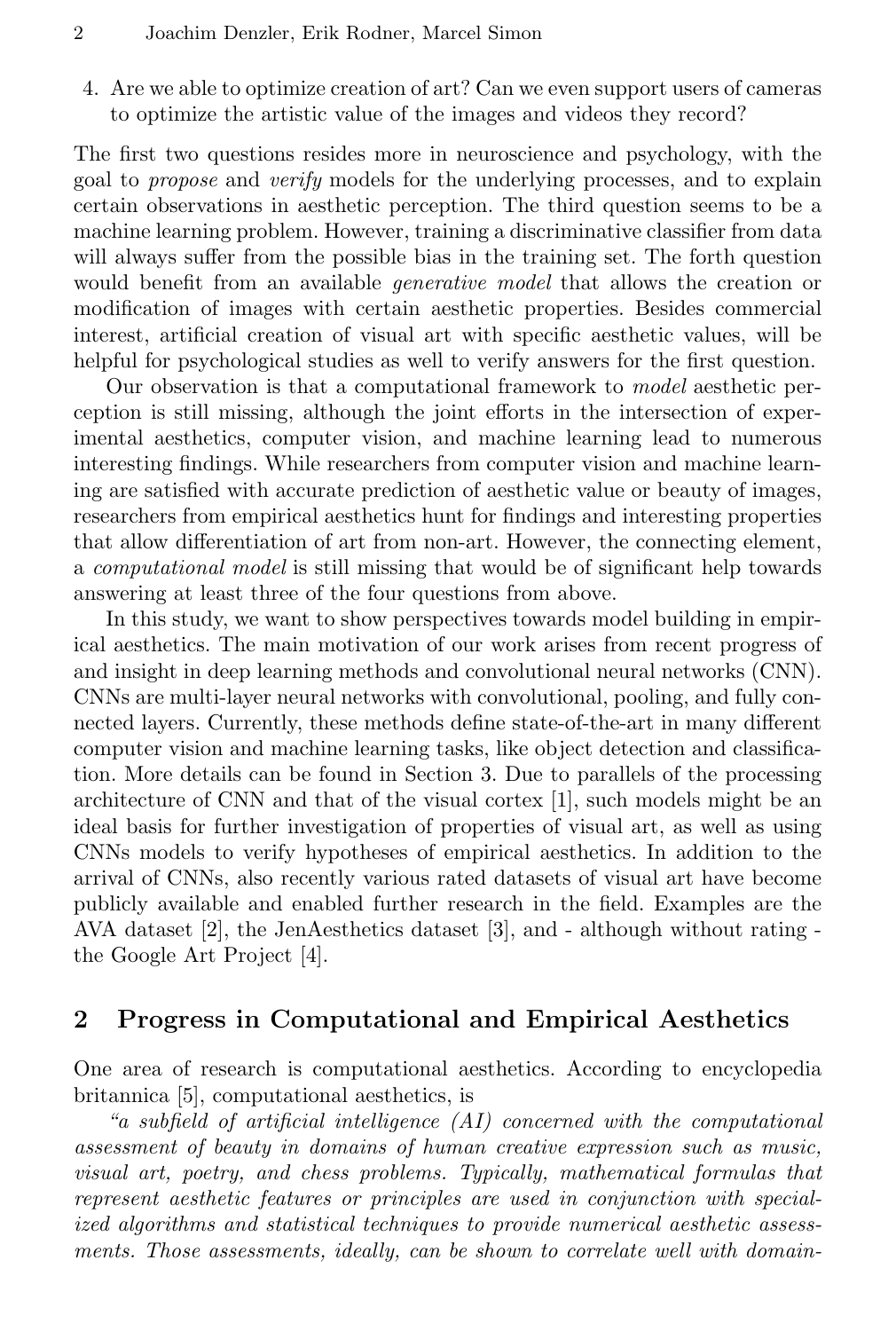competent or expert human assessment. That can be useful, for example, when willing human assessors are difficult to find or prohibitively expensive or when there are too many objects to be evaluated. Such technology can be more reliable and consistent than human assessment, which is often subjective and prone to personal biases. Computational aesthetics may also improve understanding of human aesthetic perception".

Obviously, understanding of human aesthetic perception is not in the main focus. Successful results from this area of research are measuring aesthetic quality of photography [6–9] and paintings [10, 11], quality enhancement of photos [12, 13], analysis of photographic composition [14–16], classification of style [17–19], and composition [20, 21], and painter [22]. Most recently, related work has been published for videos as well [23–26].

Some works present results for automatic creation of art [27, 28], for measuring emotional effects of artwork on humans [29–31], and for improving and quantifying quality of art restoration [32]. Commercial use of those results for building intelligent cameras can be found in [33, 34]. Systems that provide a (web-based) rating tool of photographs are [35, 36].

The second main area of research related to aesthetics is empirical aesthetics. The aim of empirical aesthetics is to develop and apply methods to explain the psychological, neuronal, and socio-cultural basis of aesthetic perceptions and judgments. Compared to computational aesthetics, the aim is more understanding of the processes in aesthetic perception, i.e. why do people perceive music and visual art as varying in their beauty, based on factors such as culture, society, historical period, and individual taste. Some researchers are also interested in general principles of aesthetic perception independent from the so called cultural or educational filter [37].

While computational aesthetics can be interpreted as an application-driven procedure, like a discriminative classifier, empirical aesthetics aims more at observation and verification of hypothesis, i.e. parallels can be drawn to generative classifiers. A lot of findings have been reported about, for example, common statistical properties of visual art and natural scenes [38, 39], certain unique properties of art work, like anisotropy in the Fourier domain [40] or self-similarity in the spatial domain [41], verified for different artwork, like faces/portraits [42], text/artistic writing [43], print advertisement/architecture [44], as well as cartoons/comics/mangas. However, the main shortcoming of most of the work from empirical aesthetics is the observation-driven approach without succeeding model building. Although we have observed and identified that there is a difference between images of visual art and arbitrary images, we do not know how this differences leads to aesthetic perception in humans. This finding would be a preliminary to finally understand the process of art creation. In other words, it is necessary to come up with an initial mathematical and computational model of aesthetic perception that can be verified and tested. As in many other disciplines such a model can be used to iteratively gain more insight into the involved processes, to verify hypotheses, to adapt and improve the model itself, and to even synthesize artwork as feedback for human raters in psychological studies. To the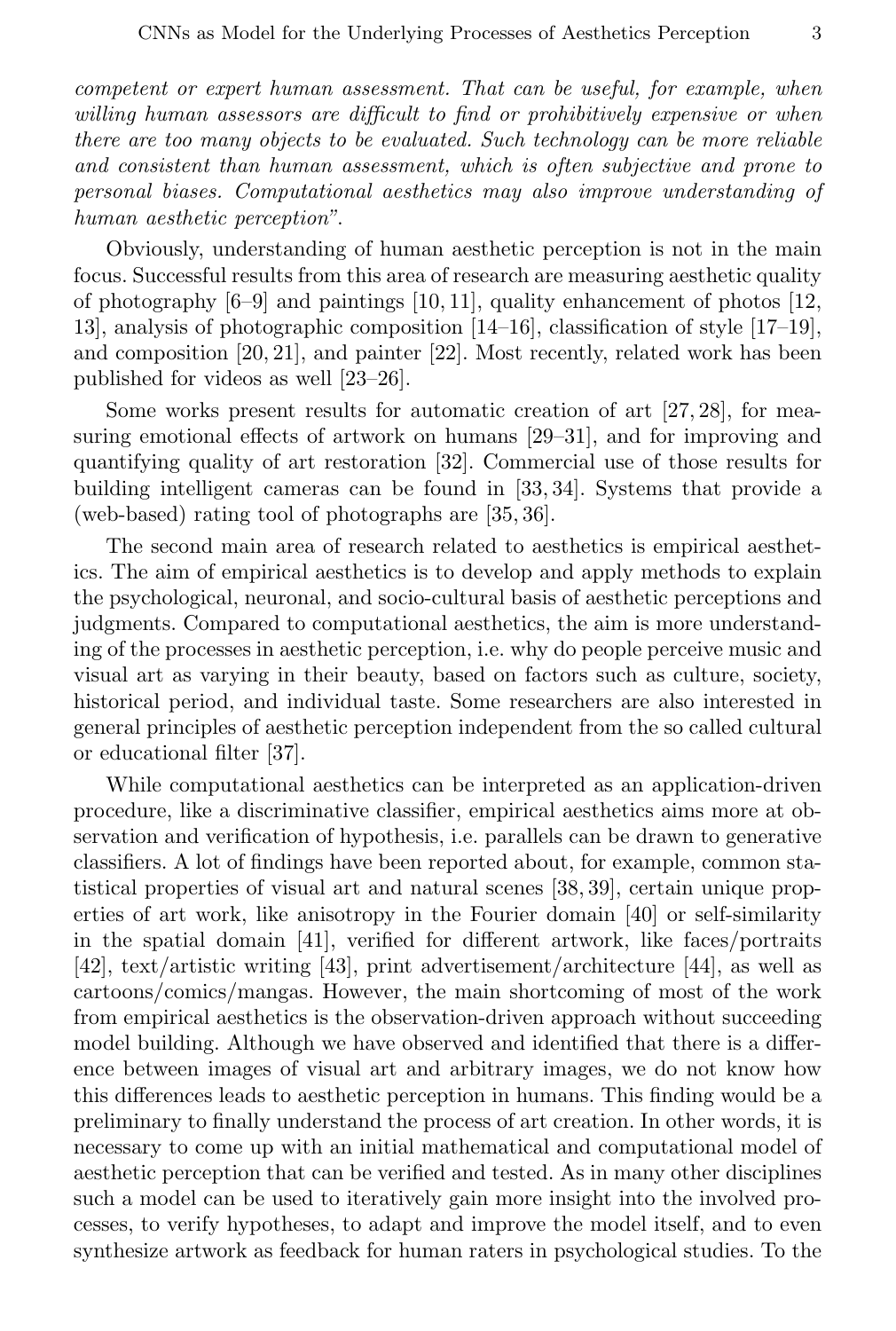best of our knowledge, there exists no (mathematical or computer) model for aesthetic perception capable to match with findings from empirical aesthetics, i.e. more effort must be put into developing such a model that can be used to explain known, unique properties of visual art and to relate those properties to processing principles in our visual cortex/brain.

In this study, we investigate the potentials of CNNs with respect to model building for aesthetic perception by asking the following questions:

- Is there any difference in the representation of images of artwork in CNNs compared to standard images (Section 6)?
- Which representation level (layer) of a CNN shows the most prominent differences (Section 6)?
- Is there any difference in the findings, if the CNN is trained with images from natural scenes compared to one that is trained on ImageNet? Can we confirm the hypothesis that the human visual system is adapted to process natural scenes more efficiently and that this adaptation builds the basis for aesthetic visual perception (Section 6)?
- Can we confirm some of the hypotheses from prior work in terms of sparse coding/processing for art, natural scenes, and general images (Section 7)?
- Can CNNs serve as a computational model to generate or modify images with certain universal aesthetic properties (Section 8)?

### 3 Convolutional Neural Networks

Convolutional neural networks are parameterized models for a transformation of an image to a given output vector. They are extensively used for classification [45], where the output vector consists of classification probabilities for each class, and detection problems [46, 47], where the output vector may additionally contain the position of certain objects [47]. The model itself is comprised of a concatenation of simple operations, the so called layers.

The number of parameters of such a model in typically used architectures is often in the order of millions. Thus, training from a large-scale dataset is required. The interesting aspect that motivated our research is that there is strong evidence that such models can indeed learn very typical structural elements of natural images and objects. This was shown for example in the works of [48] for a CNN learned from ImageNet, which is the common "birthplace" of CNNs in vision currently. Furthermore, there has been further empirical evidence that these models are better suited for modeling the visual processing of human vision. Agrawal et al. [49], for example, investigates CNNs for neuroscience studies, where human brain activity is predicted directly from features extracted from the visual stimulus. In addition, Ramakrishnan et al. [50] compares CNNs with other layered vision models in an fMRI study.

Let's walk through a sample architecture, which is sketched in Fig. 1. The input for our network is in our case a single image. The first layer is a convolutional layer, which convolves the image with multiple learned filter masks. Afterwards, the outputs at neighboring locations are optionally combined by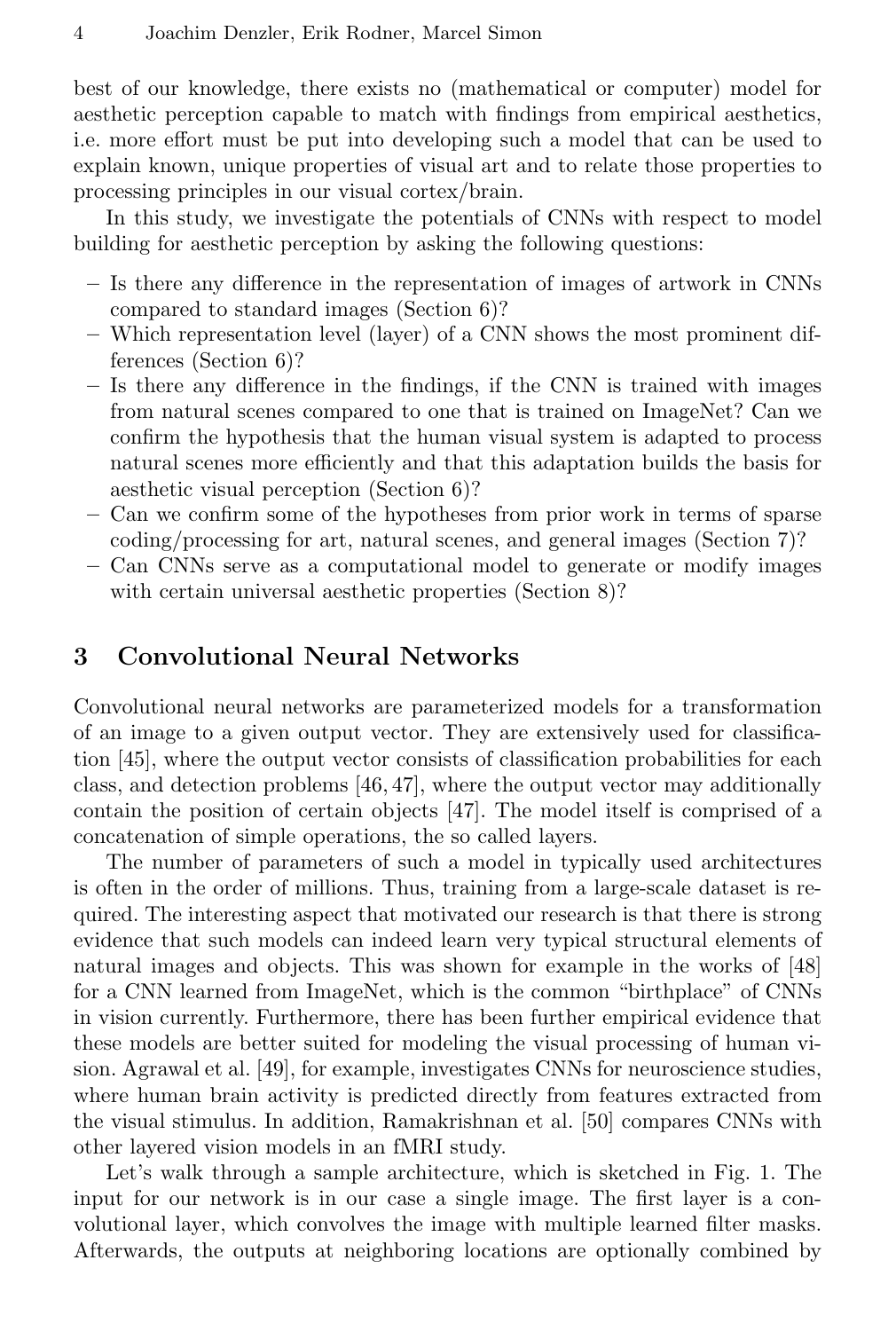

Fig. 1. Example of a convolutional neural network architecture.

applying a maximum operation in a spatial window applied to the result of each convolution, which is known as max-pooling layer. This is followed by an element-wise non-linear activation function, such as the rectified linear unit used in [45]. The last layers are fully connected layers which multiply the input with a matrix of learned parameters followed again by a non-linear activation function. The output of the network are scores for each of the learned categories. We do not provide a detailed explanation of the layers, since there is a wide range of papers and tutorials available already [45]. In summary, we can think about a CNN as one huge model that maps an image through different layers to a semantically meaningful output. The model is parameterized, which includes the weights in the fully connected layers as well as the weights of the convolution masks. All parameters of the CNN are learned by minimizing the error of the network output for an training example compared to the given ground-truth label.

Interestingly, many parts of the model can be directly related to models used in neuroscience [51] for modeling the V1-layer for example.

#### 4 Dataset

We use all images of the JenAesthetics dataset [3], which is a well established dataset in the area of computational aesthetics. The dataset contains images of 1625 different oil paintings by 410 artist from 11 different art periods/styles.

The content or subject matter of a painting plays a crucial role in how an observer will perceive and assess a painting. 16 different keywords identify the most of the common subject matters. The subject matters are: abstract, nearly abstract, landscapes, scenes with person(s), still life, flowers or vegetation, animals, seascape, port or coast, sky, portrait (one person), portrait (many person), nudes, urban scene, building, interior scene, and other subject matters. 425 paintings have 3 and 1047 paintings have 2 subject matter keywords.

These images will serve as a representative sample of the category "art". Images not related to art paintings ("non-art") show various semantic concepts like plants, vegetation, buildings etc. Specifically, we used 175 photographs of building facades, 528 photographs of entire buildings, mostly without the ground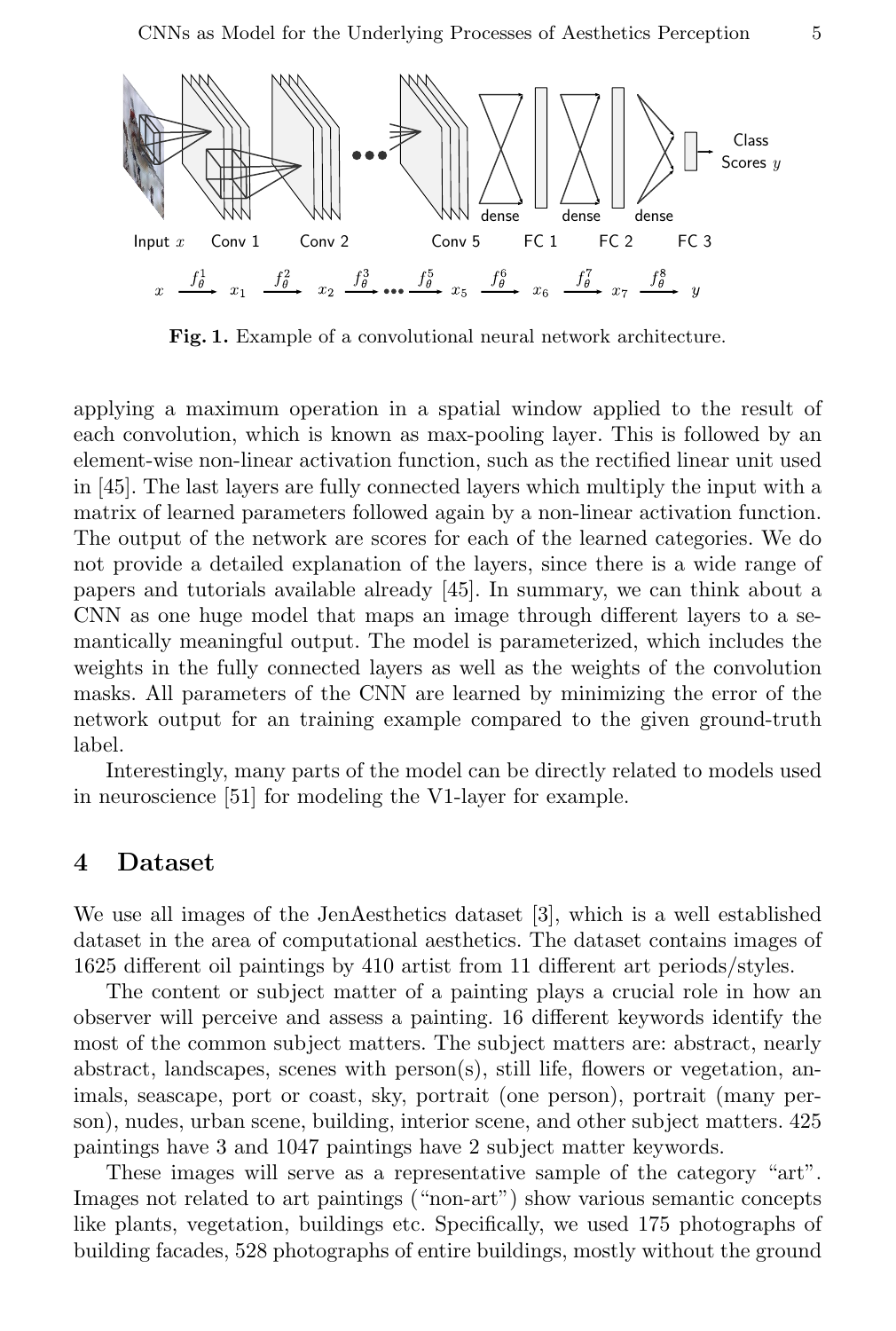floors to avoid the inclusion of cars and people, 225 photographs of urban scenes. We also included an additional dataset [52] with 289 photographs of large-vista natural scenes, 289 photographs of vegetation taken from a distance of about 5-50m, and 316 close-up photographs of one type of plant. A detailed description of the used data can be found in [53, 42, 52].

#### 5 Analyzed Models and Experimental Setup

Learning convolutional neural networks is done in a supervised fashion with pairs of images and the corresponding category labels [45]. Relating this to the processing in the brain, supervised learning of networks can be seen as teaching with different visual stimuli towards the goal of categorization in a specific task.

To study visual processing for different types of stimuli in the teaching phase, we train CNNs with a common architecture from three different datasets. We make use of the AlexNet [45] architecture. The first model is trained on roughly 1.5 million images and 1000 common object categories of the ImageNet Large Scale Visual Recognition Challenge 2012 [54] dataset, and is denoted by imagenet CNN [45]. Second is the places CNN [55], which is trained on over 7 million images divided into 205 scene categories including indoor and outdoor scenes, comprised by natural and man-made scenes. Third and last is a CNN trained on 125.000 images showing 128 categories of natural scenes. These images were taken from ImageNet and the categories were manually selected. We refer to this network as natural CNN and it achieves an accuracy of almost 70% on the 1280 held-out test images of the natural scene categories. The reason we added this network to our analysis is that it allows us to study a model completely learned with natural non-human-made visual stimuli. In addition, we also experiment with the deeper architecture VGG19 proposed by [55].

In the layer names used in the following, the prefix conv refers to the output of convolutional layers and fc correspond to the output of a fully connected layer.

### 6 Separation of Art vs. Non-Art at Different Layers

In the beginning, we asked whether there is any difference in the representation of images (art vs. non-art) over the individual layers, i.e. at which level of the abstraction of an input image do we observe the largest difference. We also want to test whether there are differences in processing art images, if we initially train the CNNs on different datasets. With this experiment we want to verify whether the adaptation of the visual system of humans during evolution towards natural scenes plays a role for the underlying processes of aesthetic perception.

Measuring the differences is a non-trivial task since the output of a layer is high-dimensional. Therefore, we decided to use a classification approach, where we estimate the differences between both categories (artwork and all other images) over the individual layers by classification performance. The idea is, if the feature representations of the two categories are similar, the classifier would not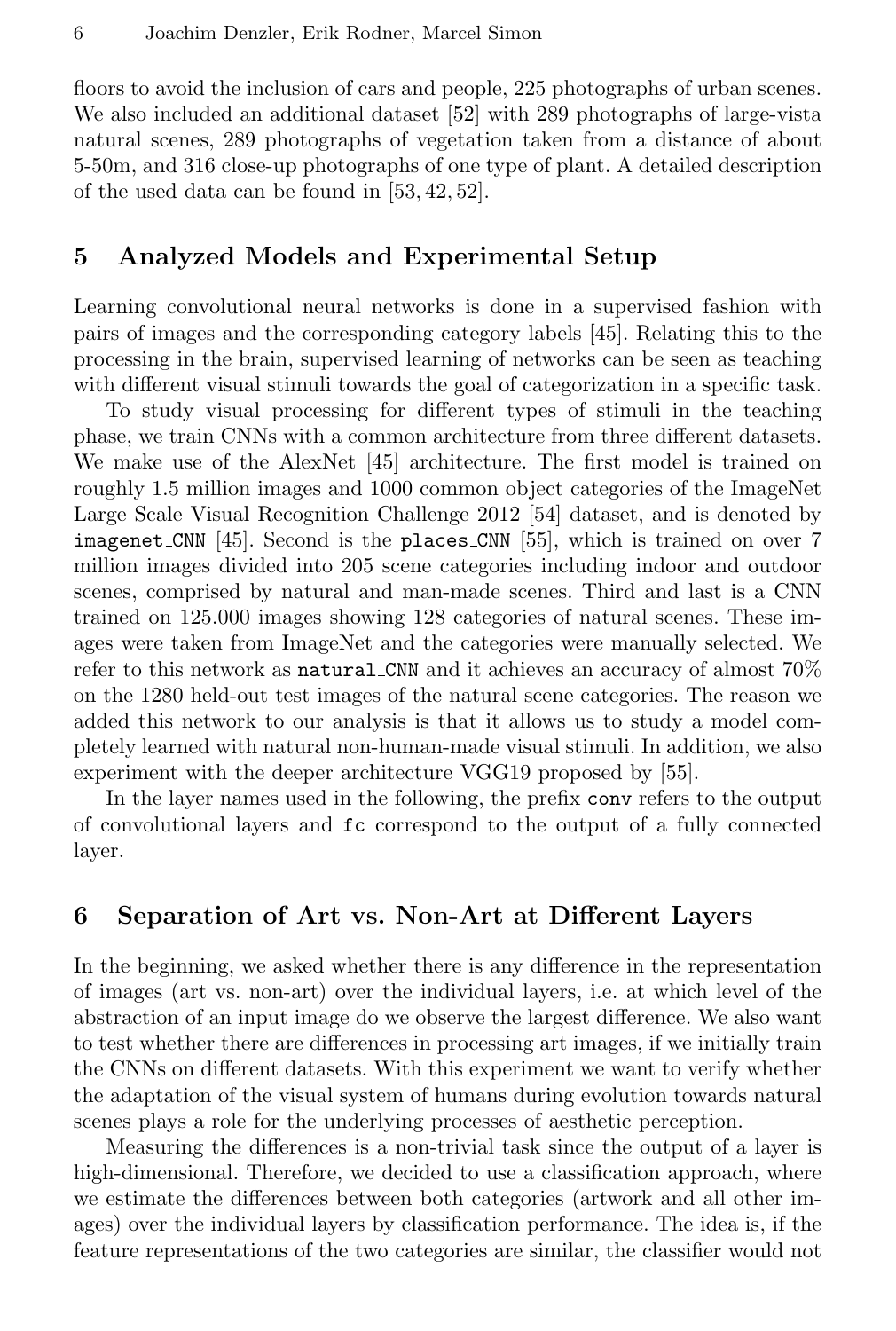be able to separate the two classes. In particular, we learn a linear support vector machine classifier using the layer outputs for each image of the two categories. The classifier is learned on 25% of the data and the classification performance is measured using the remaining 75%. As a performance measure we use the area under the ROC curve, which is well suited for binary classification problems, since it's value is invariant with respect to the distribution of the categories in the test dataset. To increase the robustness of our estimates, we also sample 5 different splits of the data into training and testing subset. The SVM hyperparameter is tuned using cross-validation for each run of the experiments. We restrict our analysis to linear layers, i.e. fully connected and convolutional layers.



Fig. 2. Which layers of a CNN show the highest differences between artwork and all other images? We evaluate the separation ability of  $(1)$  imagenet CNN  $(2)$  natural CNN and (3) places CNN.

The results of our analysis are given in Fig. 2 for all three of our networks. Regarding the maximum absolute performance, the imagenet CNN showed the best performance. For imagenet CNN and places CNN, the differences between artwork and non-artwork increase up to the conv4 layer and stay constant for later layers, which is not the case for natural CNN. Interestingly, natural CNN shows the worst performance, i.e. the statistics of images from natural scenes are not as well suited for separation of art and non-art images later on. This observation seems to be contradictory to the hypotheses that the adaption of the visual system toward natural scenes during evolution plays some role in explaining aesthetic perception. However, a more technical explanation is more likely. Since the art images under investigation show basically objects and scenes that are also present in ImageNet and Places data set, the representational power of those CNNs are superior to the one trained solely on natural scenes.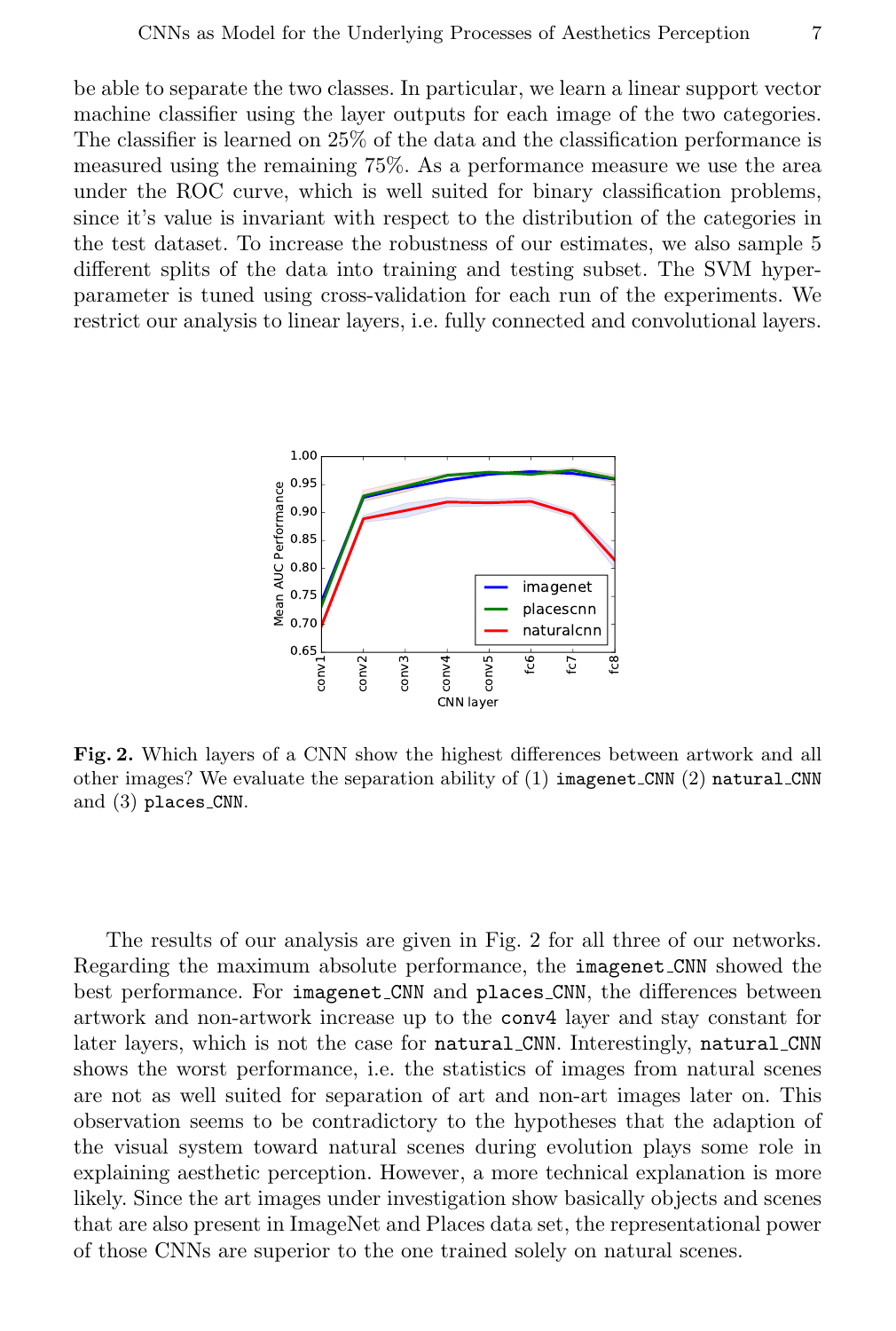## 7 Are Artworks Characterized by Sparse Representations?

Next, we asked whether hypotheses from [37] and findings from [38] can be verified for representations in CNNs as well. One hypotheses is that a universal model of aesthetic perception is based on sparse, i.e. efficient coding, of sensory input [37, Chapter 4]. If activities in the visual cortex can be coded with sparse representations, they allow for efficient processing with minimal energy. Comparing statistics of natural scenes and visual art showed that these two categories of images share a common property related to sparsity in the representation [38, 39]. Hence, we analyze next the sparsity of the output representations in different layers of a CNN. Sparse CNN representations of visual stimuli correspond to only a few activated neurons with non-zero output for which we first need to define a mathematical measure.

Sparsity measure As a sparsity measure for a representation, we use the  $\ell_1/\ell_2$ value given in [56], which we additionally normalize as follows to compare values of this measure also for vectors of different dimensionality. Let  $\boldsymbol{x} \in \mathbb{R}^D$  be a vector of size  $D$ , our sparsity is therefore defined as follows:

sparsity
$$
(\boldsymbol{x}) = \frac{1}{\sqrt{D}} \frac{\|\boldsymbol{x}\|_1}{\|\boldsymbol{x}_2\|_2} = \frac{\sum_{k=1}^D |x_k|}{\sqrt{D \cdot \sum_{k=1}^D x_k^2}} \le 1
$$
 (1)

This sparsity measure is small for sparse vectors, e.g. sparsity $([1,0,\ldots,0])=\frac{1}{\sqrt{2}}$  $\frac{L}{\overline{D}}$ and high for non-sparse vectors, e.g. sparsity( $[1, \ldots, 1]$ ) = 1. In contrast to the standard  $\ell_0$  sparsity measure, where simply non-zero components are counted, our sparsity measure has the advantage of being smooth and taking into account approximate sparseness, e.g. with vectors having values close to zero relative to the overall magnitude.

Sparsity values for art and non-art images and different CNNs Fig. 3 shows the distribution of sparsity values for pairs of layers and different networks. The figures reflect our results obtained in Section 6: the discrimination ability increases for imagenet CNN and places CNN in later layers. It is indeed interesting that this is reflected in the sparsity values as well. Art images show more sparse representations at layer fc6 than non-art images. The lower representational power of the natural CNN is confirmed in this analysis as well. Images from art and non-art show no significant difference in terms of sparsity over the individual layers. However, the representation in the intermediate layers (see conv1 vs. conv5) is systematically more sparse for natural CNN, ranging from values 0.09 to 0.14 compared to values from 0.14 to 0.28 for the other two CNNs. So far, no conclusion seems be to directly possible. However, this experiment shows that there are differences in sparsity between layers and networks when comparing art and non-art images.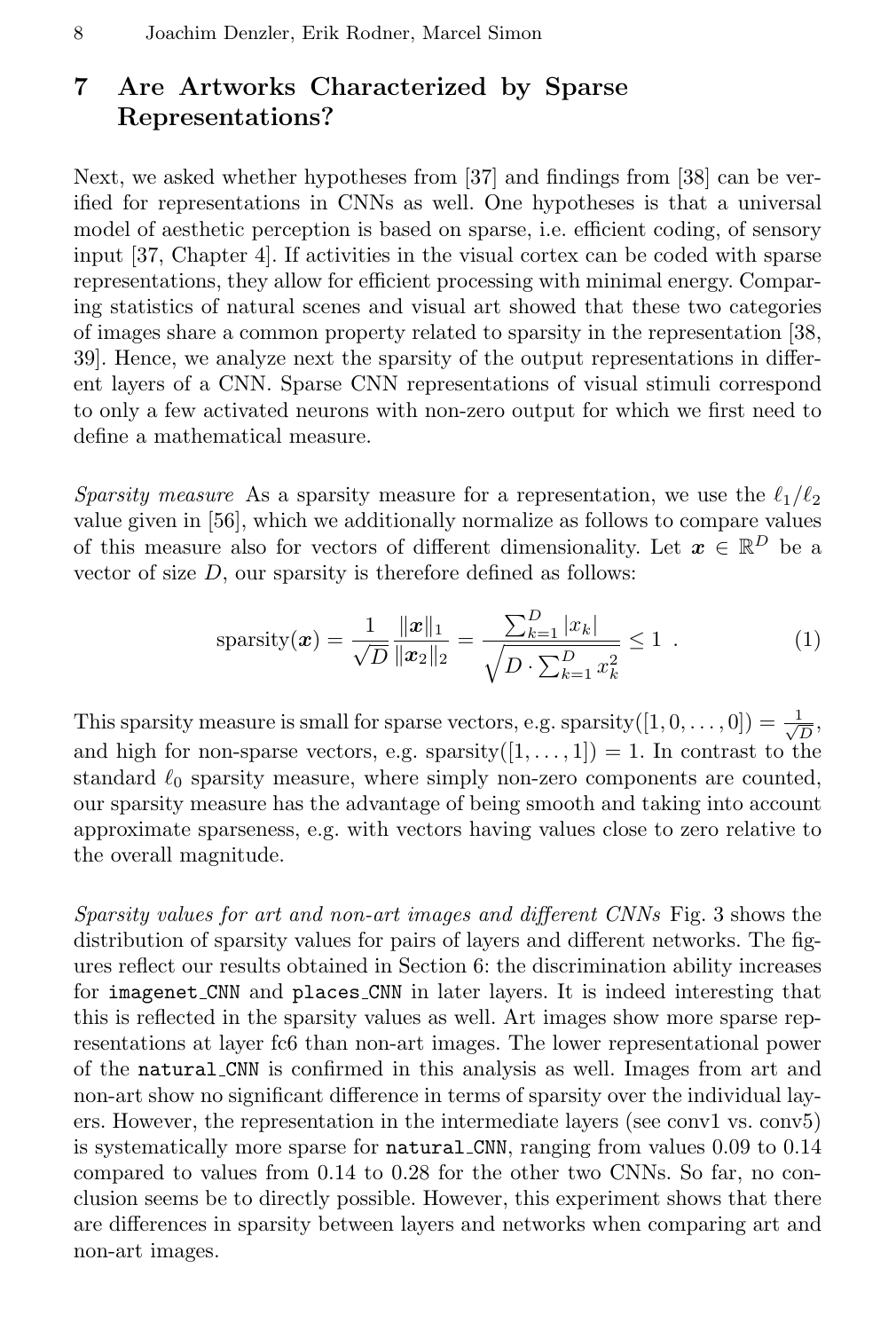

Fig. 3. Distribution of sparsity scores for art and non-art images computed for the outputs of two layers. Columns: conv1 vs. conv3, conv1 vs. conv5, conv1 vs. fc6. Rows correspond to different networks: imagenet CNN, natural CNN, and places CNN. Smaller values correspond to higher sparsity. Best viewed in color.

# 8 CNN as Generative Model: Transferring the Statistics of Artworks

In the following, we analyze the change of intrinsic statistics of images, when we apply methods that allow for optimizing common images towards being "artlike". This includes the texture transfer method of [57] as well as the method of [58], which we modified to maximizing the probability of the image for belonging to the "art category". We can indeed show that transferring images towards artlike also transfers intrinsic statistical properties, like self-similarity or sparsity, towards art-like.

#### 8.1 Texture transfer

The work of [57] presented an approach for transferring the style from a painting to a different image. In this section, we will use this idea to visualize and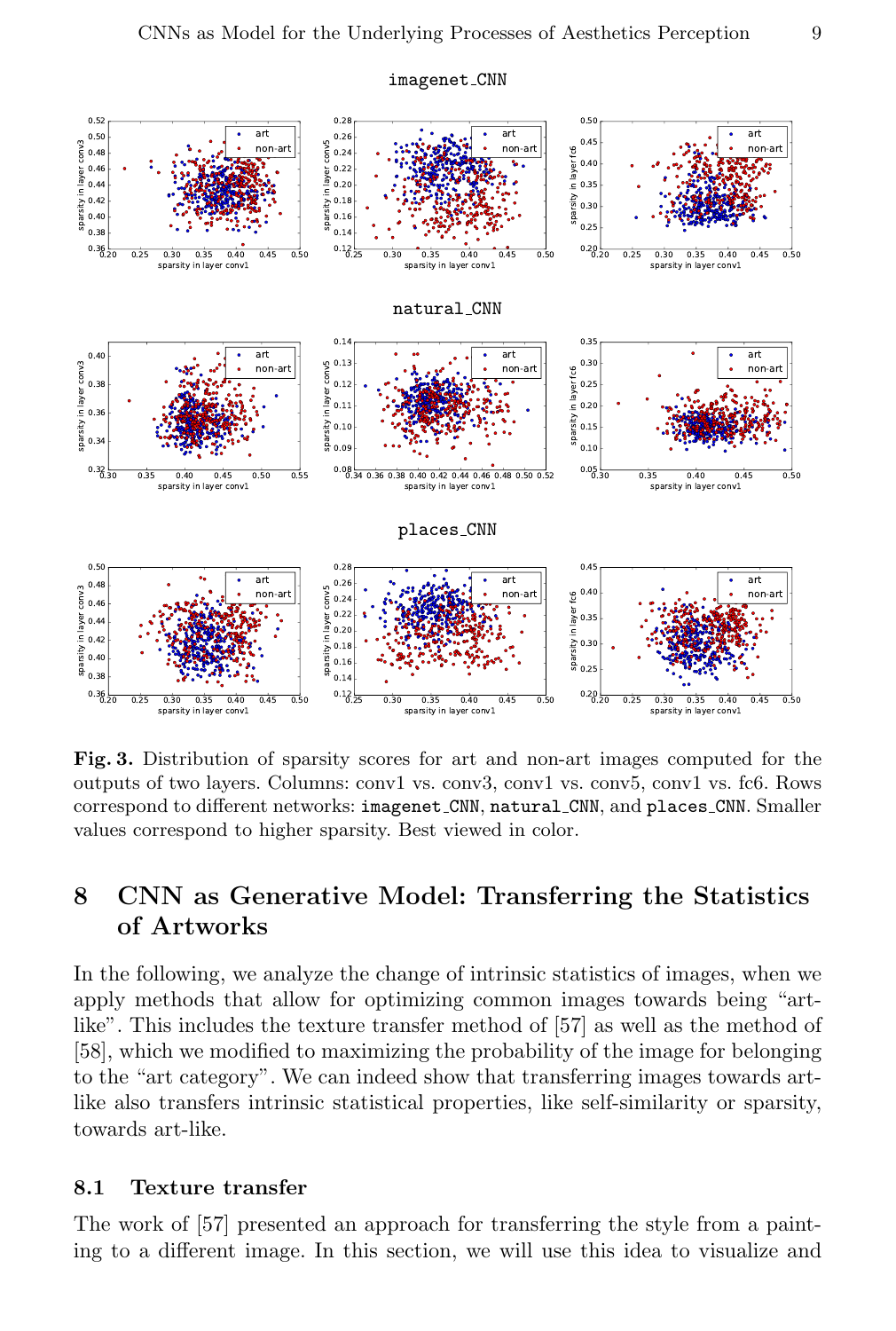understand the type of style information encoded in each layer of the CNN. It will turn out that each layer captures a fundamentally different aspect of the style, which can also be connected to the observations concerning sparsity of the previous sections.

The style transfer approach of [57] takes two images as input. One image provides the content and the second one the style, as shown in Figure 4. Starting from a white noise image, we now try to find a new image, which matches the content of the first and the style of the second image. This is done by changing the image step-by-step such that the neural activations at selected layers match the content and the style image, respectively. For the style image, the entries of the Gram matrix  $G^l = \sum_{i,j} (x_{i,j}^l) \cdot (x_{i,j}^l)^T$  of the style layer should match instead of the activations itself. Here,  $x_{i,j}^l = (x_{i,j,k}^l)_k$  denote the feature descriptor at position  $(i, j)$  of layer l. As an example, for the first output image in Figure 4, the white noise image is optimized such that the activations of layer conv4.2 match the content image and the Gram matrix of the activations of layer conv1 1 match the style image.



Fig. 4. Texture transfer for the content image shown on the top left and the style given by the image on the bottom left. The content was defined by the activations of the layer conv4 2 for all images. The style was defined by the bilinear activations of different layers as annotated below each image. Best viewed in color.

How does self-similarity change? With the above technique, we analyze the process of transforming an image into a more artistic image by transferring a mean style of artworks to images. We use all images of the JenAesthetics database, compute their mean Gram matrix and use it as the definition of "style" in the above algorithm.

Self-similarity is a well-known measure used in computational aesthetics to characterize an image [41, 42]. The question arises how the values of this measure change while optimizing a regular image towards an artwork. The results are given in Fig. 5, where we refer to the image after the texture transfer as "Art-transfer image". For all the images shown in the Fig. 5, we observe a significant increase in self-similarity after applying the texture transfer technique.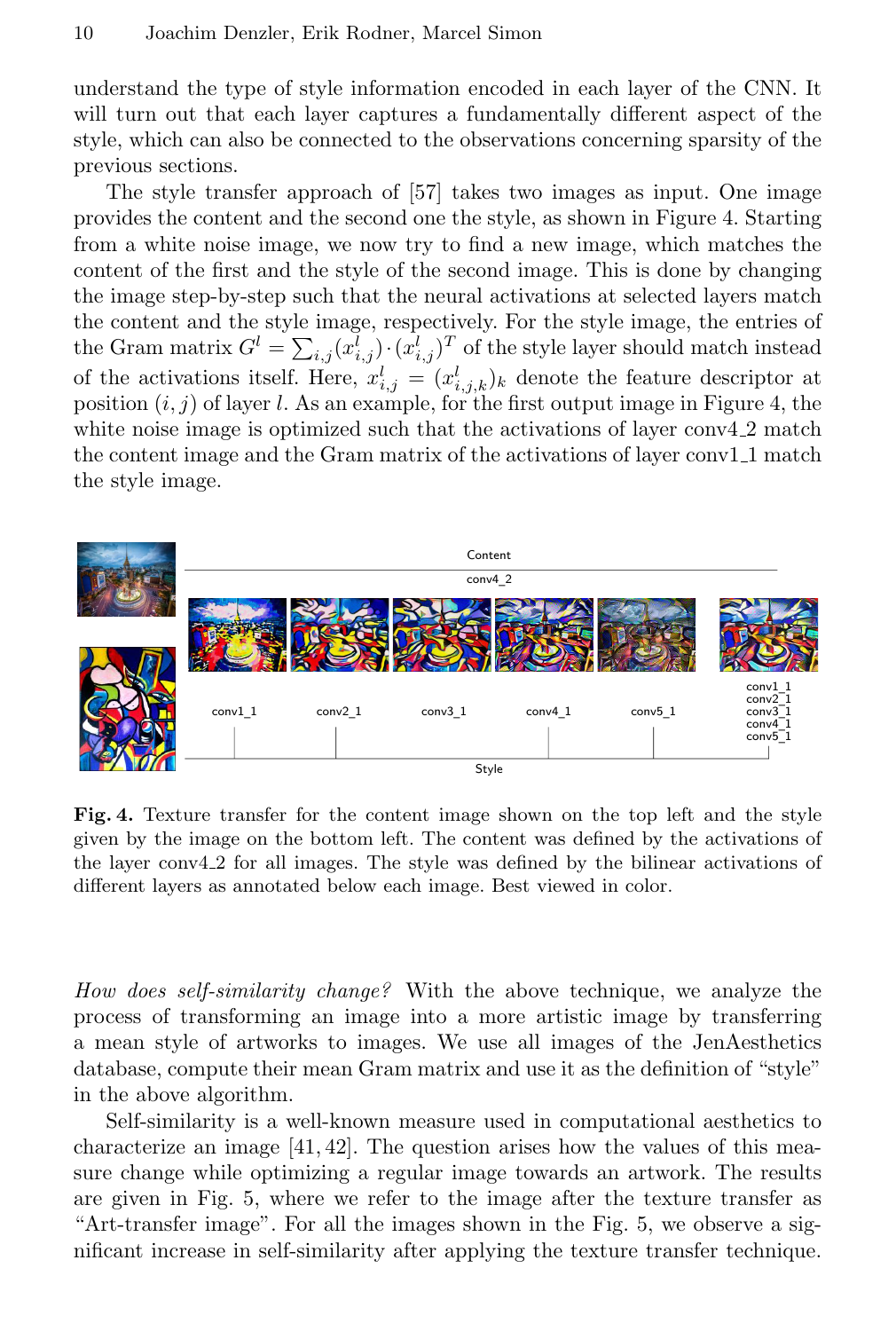It is worth noting that the self-similarity values after texture transfer are in the range of artwork for not-art images as well. Even art images show an increase of self-similarity (second row, first image). Please also observe the "generation" of a synthetic art image in the last row. In this case, no content image was constraining the generation process. As in the other cases, we started with a white noise image and modified it such that the style matches the mean art feature.









0.4961 0.7843 0.4452 0.7190





Original image Art-transfer image Original image Art-transfer image



Original image Art-transfer image Original image Art-transfer image 0.6833 0.7591 0.4660 0.6604











No content image Art-transfer image

0.6880

Fig. 5. Self-similarity changes when optimizing regular images towards artworks. We use the texture transfer technique of [57] in this case. The numbers below the images show the self-similarity scores from [42].

A second investigation concerns the change of the self-similarity score over time during the texture transfer. Fig. 6 depicts the progress for three examples. For each example, the plot is shown above the content as well as the final image. The first plot combines the input image with the style of the painting "Trans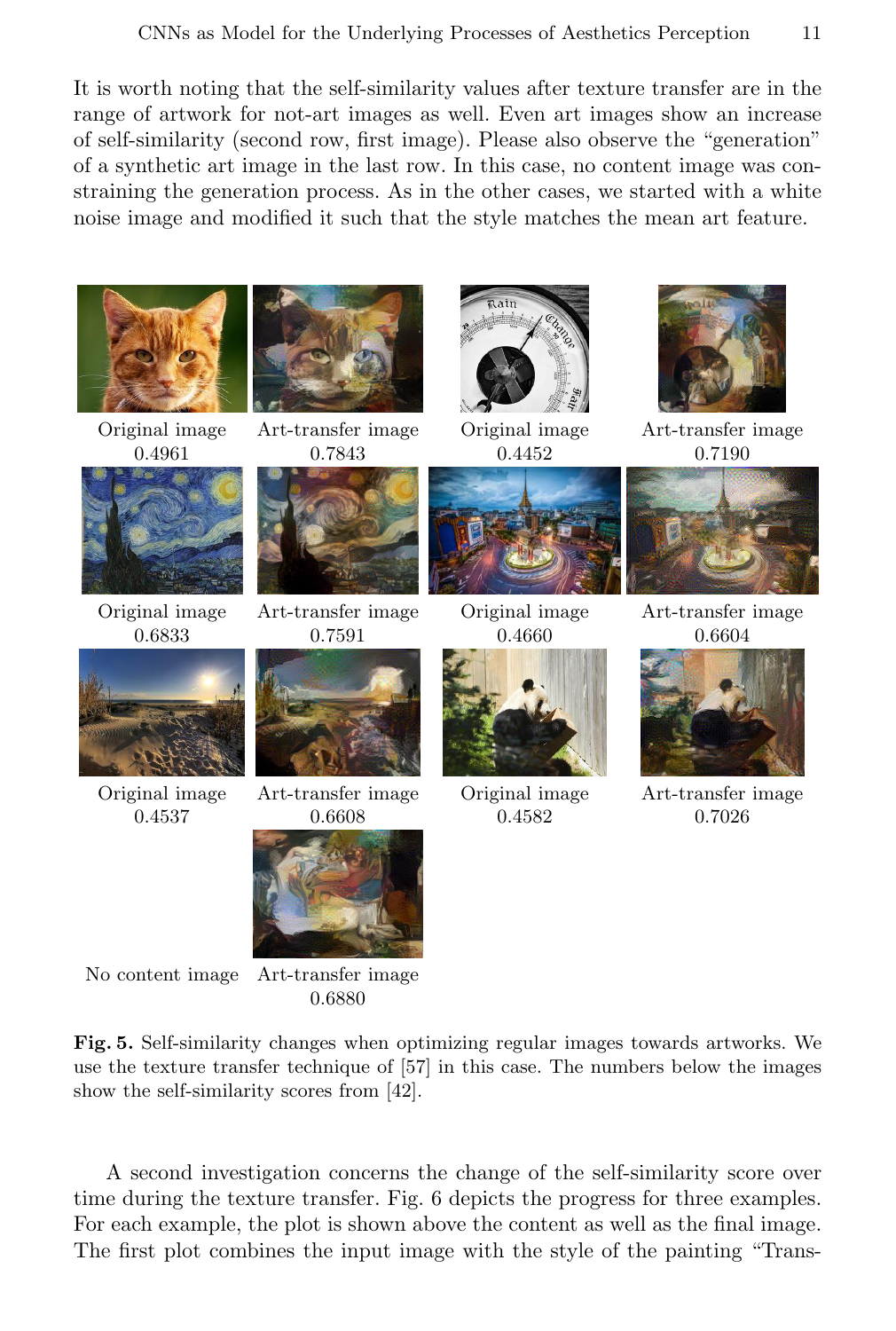verse Line" by Kandinsky and the second one with the painting "Clin d'oeil à Picasso" by Bochaton. The self-similarity score of the generated image is shown in blue. As shown already in the previous figure, the self-similarity changes when transferring style to a new image. The change, however, is not monotonic but shows in the first ten iterations a dramatic increase from 0.5335 to 0.8056 and 0.8427, respectively, and thus surpasses the self-similarity score of the target style image depicted in green. After the initial overshoot, the score gets closer the one of the painting, but converges at a higher level of 0.7581 and 0.7363, respectively. The third subplot depicts the change over time for an optimization towards the mean art style. Similarly, there is an initial overshoot, followed by a short descent and a strong increase towards the final value of 0.7155.

We belief that these initial experiments with the texture transfer method indicate that CNNs are capable as a generative model in empirical aesthetics and can be exploited to generate images with specific, statistical properties related to an aesthetic value of the image.

#### 8.2 Maximizing art probability

Adapting DeepDream towards optimizing art category probability Instead of indirectly optimizing images towards artworks by transferring the texture as done in the previous section, we can also perform the optimization directly.

First, we fine-tune a convolutional neural network to solve the binary classification task artworks vs. non-artworks. The original DeepDream technique of [58] tries to modify the image such that the  $L_2$ -norm of the activations of a certain layer is maximized. We modify this objective, such that the class probability for the artworks category is optimized. The algorithm for the optimization is still a gradient-descent algorithm as in [58] using gradients computed with back-propagation.

Details about the fine-tuning Fine-tuning is done with a pre-trained imagenet CNN model. In particular, we set the learning rate to 0.001 and the batch size to 20 and perform optimization with the common tricks-of-the-trade: (1) momentum with  $\mu = 0.9$ , (2) weight decay of 0.0005 and (3) dropout with  $p = 0.5$  applied after the first and second fully connected layers.

How does the self-similarity score change? Fig. 7 shows quantitative results of our analysis, where we compared the self-similarity scores before and after the optimization towards the artwork and the non-artwork category. As can be seen, the self-similarity scores increase in both cases for a large number of images. This is not the expected result when considering the findings of the texture transfer technique. So far, optimizing towards category probabilities seems not to be a reasonable method for enforcing certain statistical properties of art or non-art images. However, this is not a surprise, considering the amount of information contained in category probabilities compared to the target image style represented by the Gram matrix.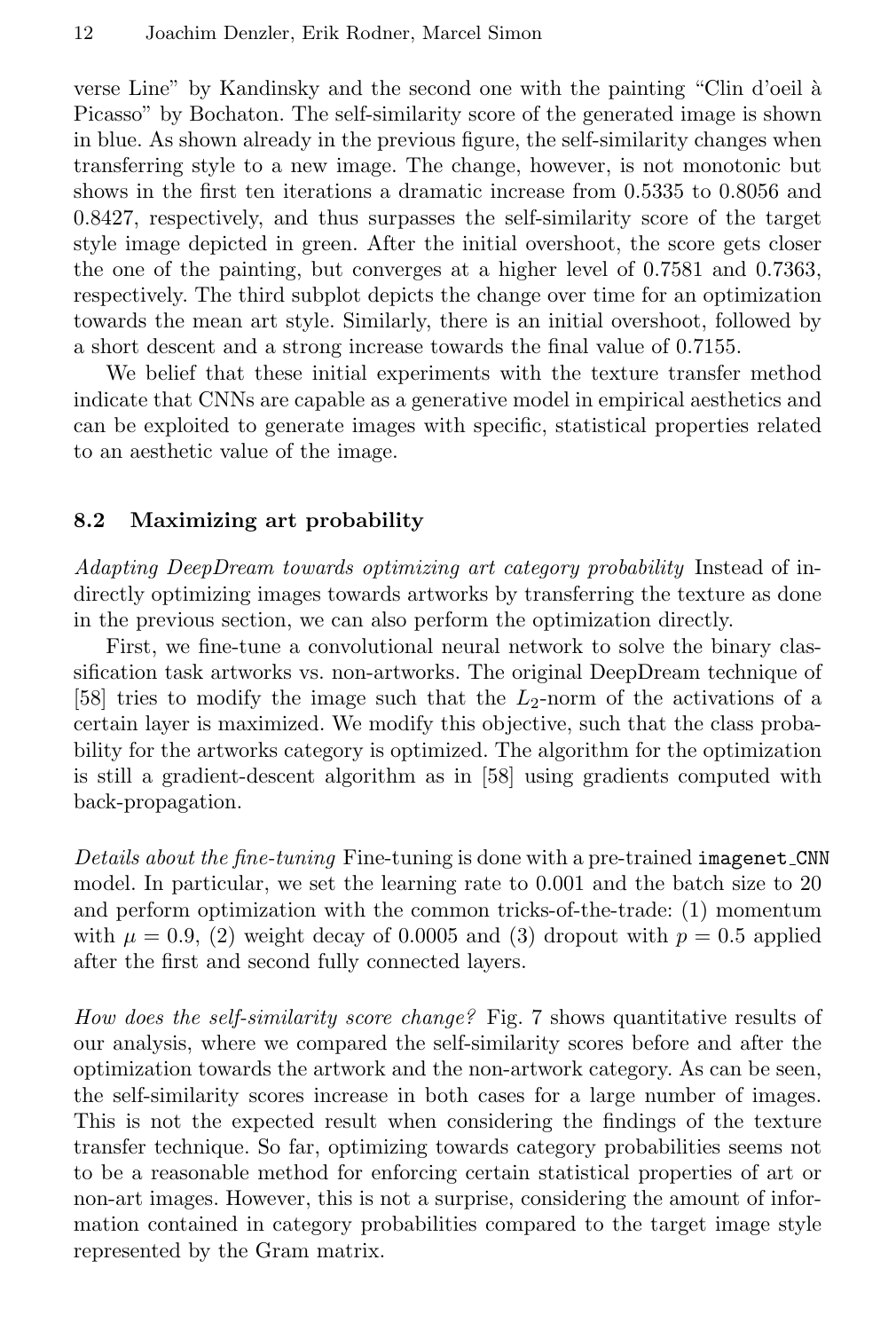

Fig. 6. Change of the self-similarity score over time during the texture transfer given an input image and a painting. We depict the change for two different styles transferred to the input image shown on the left. The plots show the self-similarity score of the image after iteration  $k$  in blue and the self-similarity score of the painting in green.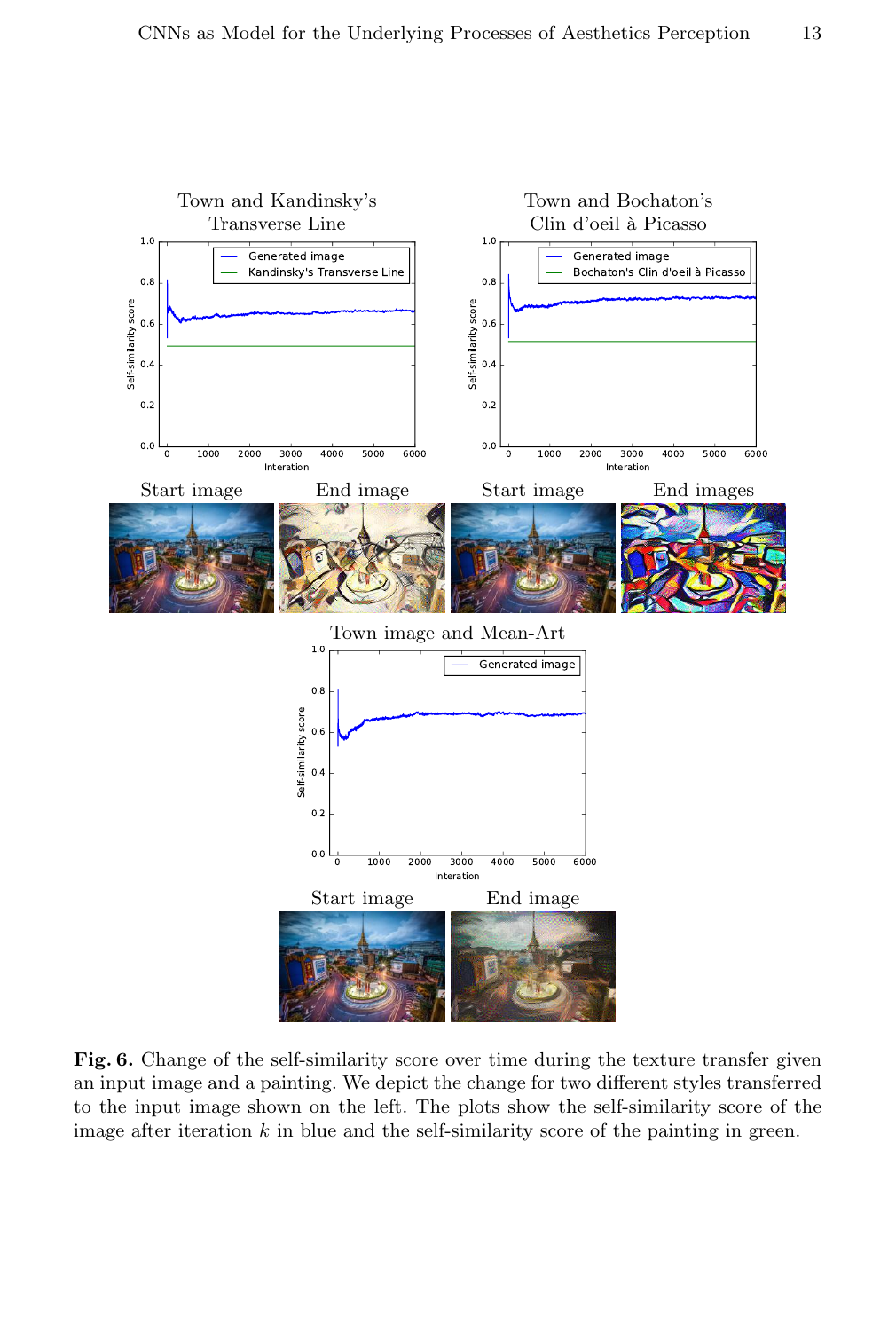

Fig. 7. Self-similarity scores before and after the optimization with respect to the artwork and the non-artwork category.

#### 9 Conclusions

This work started with the observation that a computational model is missing in empirical aesthetic research. Such an initial model would allow the verification of hypotheses, to generate and modify images for psychological studies, to refine hypotheses as well as the model, and to initiate succeeding experiments and investigations along the way to understand the underlying processes in aesthetic perception.

We started to investigate the potentials of CNNs in this area, extending its previous use as pure classifier. The main goal was to figure out whether already known statistical properties of visual art, like sparsity and self-similarity, are reflected in the representation of images by CNNs as well. In addition, we analyzed two methods to use CNNs for generating new images with specific category properties (DeepDream) or style properties (texture transfer).

Our results indicate that there are statistical differences in the representation over the hierarchies of layers in CNNs. Those differences not only arise from the input image being processed, but also from the underlying training data of the CNN. The main finding is that sparsity of activations in individual layers is one property to be further investigated. This is in accordance with previous findings.

In addition, we applied CNNs as a generative model using techniques from literature. Interestingly, the method of texture transfer is able to modify selfsimilarity in images, a property that has been previously used to characterize art work. Hence, generating images with aesthetic properties seems to be possible as well.

So far, we only started the investigation. There are several aspects not considered so far, for example, different network architectures, different other statistical properties of aesthetic images, like fractality or anisotropy, and how such properties can be mapped to arbitrary images. These aspects are subject to future work.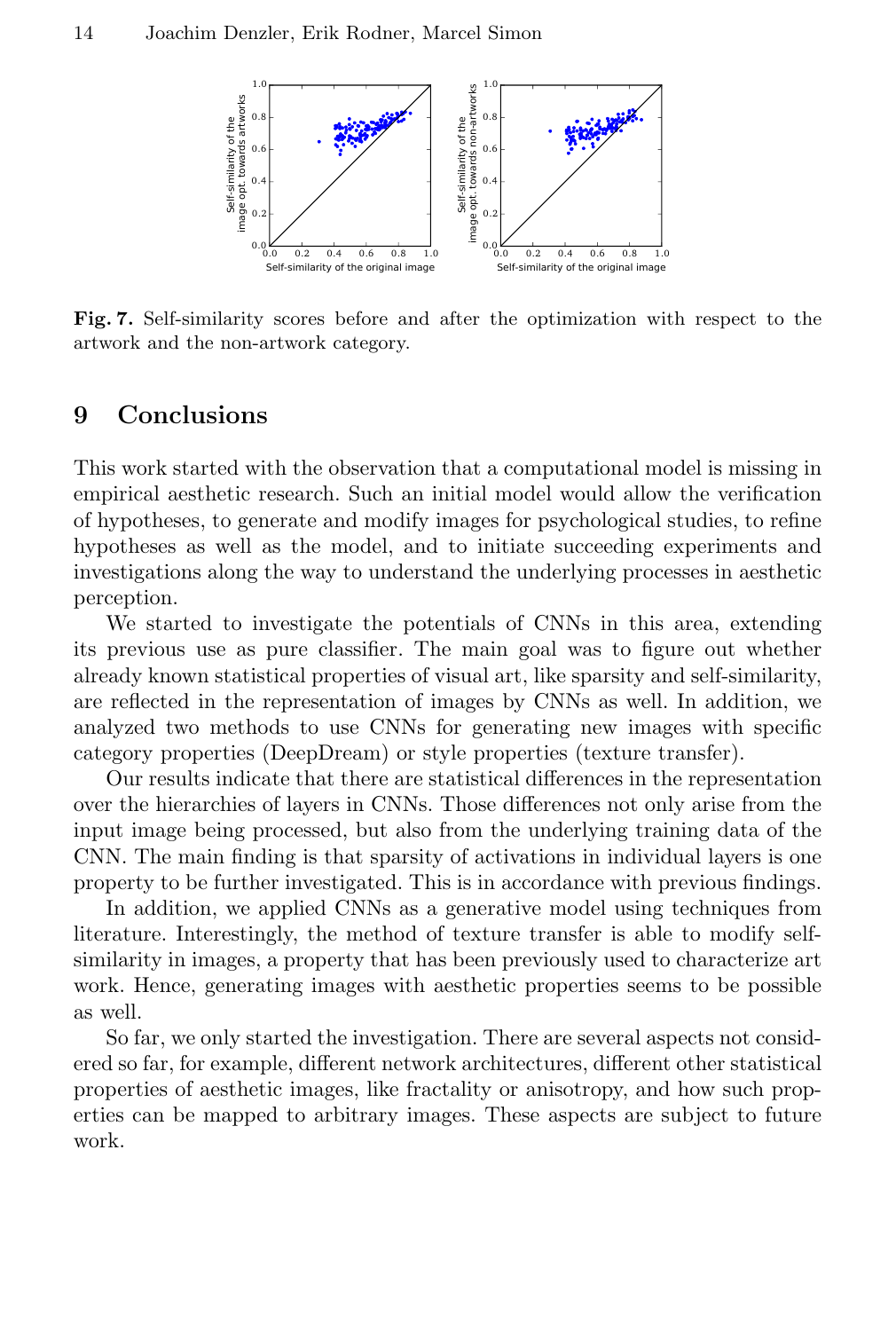### References

- 1. Cadieu, C.F., Hong, H., Yamins, D.L., Pinto, N., Ardila, D., Solomon, E.A., Majaj, N.J., DiCarlo, J.J.: Deep neural networks rival the representation of primate it cortex for core visual object recognition. PLoS computational biology  $10(12)$ (2014) e1003963
- 2. Murray, N., Marchesotti, L., Perronnin, F.: Ava: A large-scale database for aesthetic visual analysis. In: Computer Vision and Pattern Recognition (CVPR), 2012 IEEE Conference on, IEEE (2012) 2408–2415
- 3. Amirshahi, S.A., Hayn-Leichsenring, G.U., Denzler, J., Redies, C.: Jenaesthetics subjective dataset: Analyzing paintings by subjective scores. In: European Conference on Computer Vision Workshops (ECCV-W), Springer (2014) 3–19
- 4. Proctor, N.: The google art project: A new generation of museums on the web? Curator: The Museum Journal 54(2) (2011) 215–221
- 5. Goetz, P.W., McHenry, R., Hoiberg, D., eds.: Encyclopedia Britannica. Volume 9. Encyclopaedia Britannica Inc. (2010)
- 6. Ravi, F., Battiato, S.: A novel computational tool for aesthetic scoring of digital photography. In: Conference on Colour in Graphics, Imaging, and Vision, Society for Imaging Science and Technology (2012) 349–354
- 7. Datta, R., Joshi, D., Li, J., Wang, J.Z.: Studying aesthetics in photographic images using a computational approach. In: Computer Vision–ECCV 2006. Springer (2006) 288–301
- 8. Romero, J., Machado, P., Carballal, A., Osorio, O.: Aesthetic classification and sorting based on image compression. In: Applications of Evolutionary Computation. Springer (2011) 394–403
- 9. Wu, Y., Bauckhage, C., Thurau, C.: The good, the bad, and the ugly: Predicting aesthetic image labels. In: Pattern Recognition (ICPR), 2010 20th International Conference on, IEEE (2010) 1586–1589
- 10. Wickramasinghe, W., Dharmaratne, A.T., Kodikara, N.: A tool for ranking and enhancing aesthetic quality of paintings. In: Signal Processing, Image Processing and Pattern Recognition. Springer (2011) 254–260
- 11. Li, C., Chen, T.: Aesthetic visual quality assessment of paintings. Selected Topics in Signal Processing, IEEE Journal of  $3(2)$  (2009) 236–252
- 12. Bhattacharya, S., Sukthankar, R., Shah, M.: A framework for photo-quality assessment and enhancement based on visual aesthetics. In: Proceedings of the international conference on Multimedia, ACM (2010) 271–280
- 13. Zhang, F.L., Wang, M., Hu, S.M.: Aesthetic image enhancement by dependenceaware object re-composition. IEEE Transactions on Multimedia 15(7) (2013) 1480– 1490
- 14. Escoffery, D.: A framework for learning photographic composition preferences from gameplay data. Technical report, University of California, Santa Cruz (2012) Master Thesis.
- 15. Jin, Y., Wu, Q., Liu, L.: Aesthetic photo composition by optimal crop-and-warp. Computers & Graphics  $36(8)$  (2012) 955–965
- 16. Gallea, R., Ardizzone, E., Pirrone, R.: Automatic aesthetic photo composition. In: Image Analysis and Processing–ICIAP 2013. Springer (2013) 21–30
- 17. Wallraven, C., Fleming, R., Cunningham, D., Rigau, J., Feixas, M., Sbert, M.: Categorizing art: Comparing humans and computers. Computers  $\&$  Graphics  $33(4)$ (2009) 484–495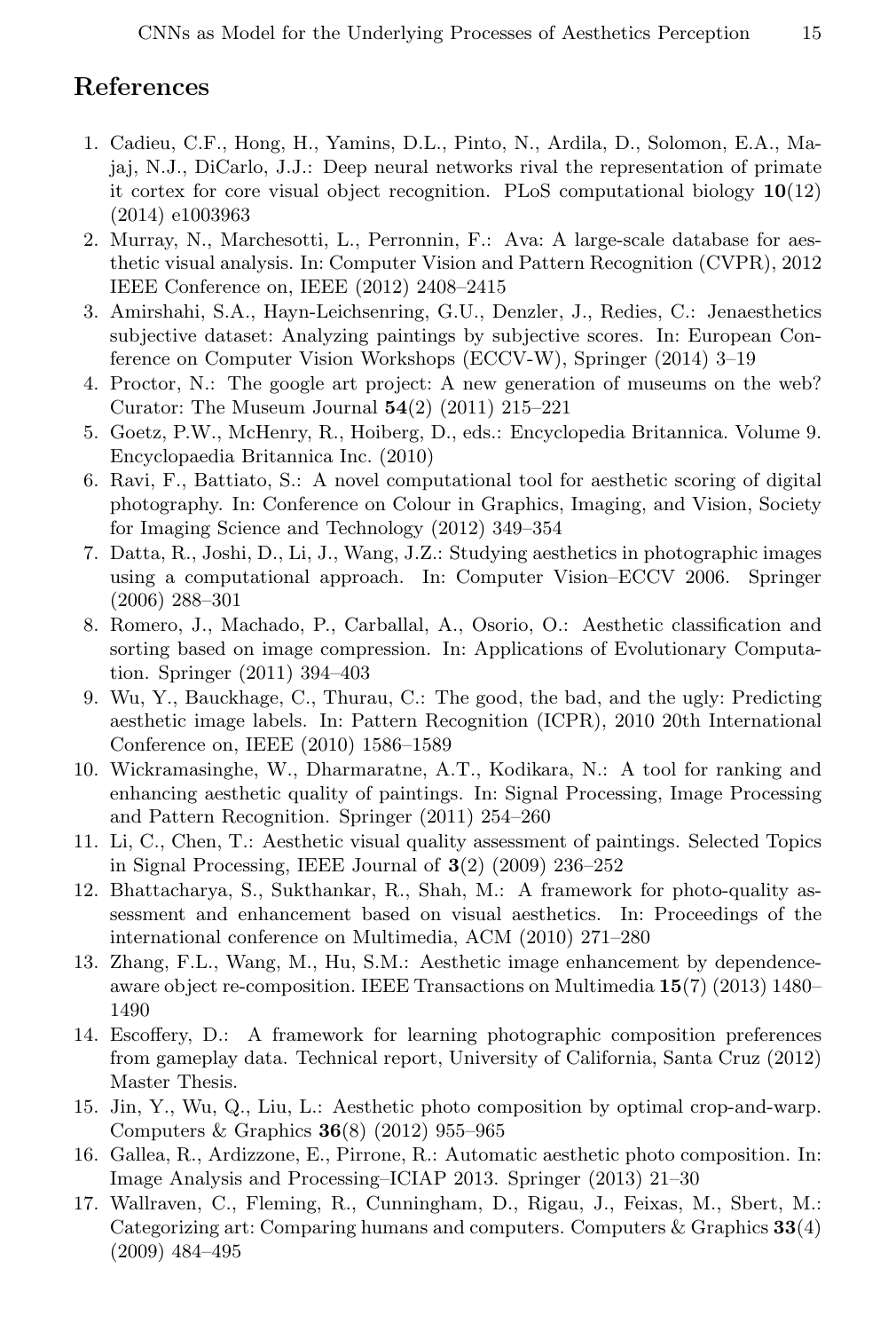- 18. Condorovici, R.G., Florea, C., Vrˆanceanu, R., Vertan, C.: Perceptually-inspired artistic genre identification system in digitized painting collections. In: Image Analysis. Springer (2013) 687–696
- 19. Karayev, S., Hertzmann, A., Winnemoeller, H., Agarwala, A., Darrell, T.: Recognizing image style. arXiv preprint arXiv:1311.3715 (2013)
- 20. Yao, L.: Automated analysis of composition and style of photographs and paintings. PhD thesis, The Pennsylvania State University (2013)
- 21. Obrador, P., Schmidt-Hackenberg, L., Oliver, N.: The role of image composition in image aesthetics. In: Image Processing (ICIP), 2010 17th IEEE International Conference on, IEEE (2010) 3185–3188
- 22. Cetinic, E., Grgic, S.: Automated painter recognition based on image feature extraction. In: ELMAR, 2013 55th International Symposium, IEEE (2013) 19–22
- 23. Wang, Y., Dai, Q., Feng, R., Jiang, Y.G.: Beauty is here: evaluating aesthetics in videos using multimodal features and free training data. In: Proceedings of the 21st ACM international conference on Multimedia, ACM (2013) 369–372
- 24. Chung, S., Sammartino, J., Bai, J., Barsky, B.A.: Can motion features inform video aesthetic preferences. University of California at Berkeley Technical Report No. UCB/EECS-2012-172June 29 (2012)
- 25. Bhattacharya, S., Nojavanasghari, B., Chen, T., Liu, D., Chang, S.F., Shah, M.: Towards a comprehensive computational model foraesthetic assessment of videos. In: Proceedings of the 21st ACM international conference on Multimedia, ACM (2013) 361–364
- 26. Moorthy, A.K., Obrador, P., Oliver, N.: Towards computational models of the visual aesthetic appeal of consumer videos. In: Computer Vision–ECCV 2010. Springer (2010) 1–14
- 27. Galanter, P.: Computational aesthetic evaluation: steps towards machine creativity. In: ACM SIGGRAPH 2012 Courses, ACM (2012) 14
- 28. Zhang, K., Harrell, S., Ji, X.: Computational aesthetics: On the complexity of computer-generated paintings. Leonardo 45(3) (2012) 243–248
- 29. Zhang, H., Augilius, E., Honkela, T., Laaksonen, J., Gamper, H., Alene, H.: Analyzing emotional semantics of abstract art using low-level image features. In: Advances in Intelligent Data Analysis X. Springer (2011) 413–423
- 30. Joshi, D., Datta, R., Fedorovskaya, E., Luong, Q.T., Wang, J.Z., Li, J., Luo, J.: Aesthetics and emotions in images. Signal Processing Magazine, IEEE 28(5) (2011) 94–115
- 31. Bertola, F., Patti, V.: Emotional responses to artworks in online collections. Proceedings of PATCH (2013)
- 32. Oncu, A.I., Deger, F., Hardeberg, J.Y.: Evaluation of digital inpainting quality in the context of artwork restoration. In: Computer Vision–ECCV 2012. Workshops and Demonstrations, Springer (2012) 561–570
- 33. Lo, K.Y., Liu, K.H., Chen, C.S.: Intelligent photographing interface with ondevice aesthetic quality assessment. In: Computer Vision-ACCV 2012 Workshops, Springer (2013) 533–544
- 34. Mitarai, H., Itamiya, Y., Yoshitaka, A.: Interactive photographic shooting assistance based on composition and saliency. In: Computational Science and Its Applications–ICCSA 2013. Springer (2013) 348–363
- 35. Yao, L., Suryanarayan, P., Qiao, M., Wang, J.Z., Li, J.: Oscar: On-site composition and aesthetics feedback through exemplars for photographers. International journal of computer vision 96(3) (2012) 353–383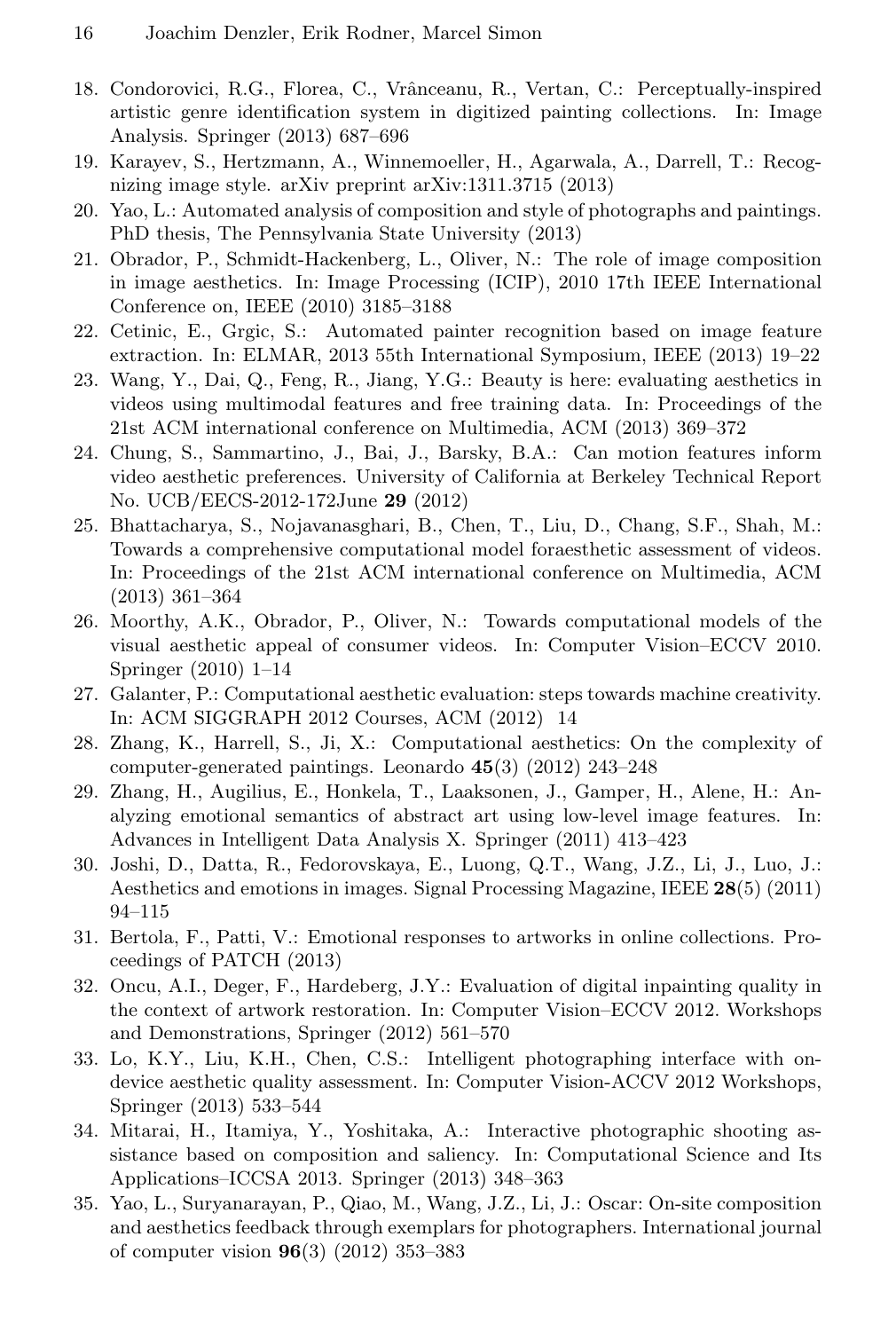- 36. Datta, R., Wang, J.Z.: Acquine: aesthetic quality inference engine-real-time automatic rating of photo aesthetics. In: Proceedings of the international conference on Multimedia information retrieval, ACM (2010) 421–424
- 37. Redies, C.: A universal model of esthetic perception based on the sensory coding of natural stimuli. Spatial Vision  $21(1)$  (2007) 97–117
- 38. Redies, C., Hasenstein, J., Denzler, J.: Fractal-like image statistics in visual art: similarity to natural scenes. Spatial Vision  $21(1-2)$  (2007) 97 – 117
- 39. Redies, C., H"anisch, J., Blickhan, M., Denzler, J.: Artists portray human faces with the fourier statistics of complex natural scenes. Network: Computation in Neural Systems 18(3) (2007) 235–248
- 40. Koch, M., Denzler, J., Redies, C.:  $1/f<sup>2</sup>$  characteristics and isotropy in the fourier power spectra of visual art, cartoons, comics, mangas, and different categories of photographs. PLoS ONE 5(8) (2010) e12268
- 41. S. A. Amirshahi, M. Koch, J.D., Redies, C.: Phog analysis of self-similarity in aesthetic images. In: IS T/SPIE Electronic Imaging. (2012)
- 42. Amirshahi, S.A., Redies, C., Denzler, J.: How self-similar are artworks at different levels of spatial resolution? In: Computational Aesthetics. (2013)
- 43. Melmer, T., Amirshahi, S.A., Koch, M., Denzler, J., Redies, C.: From regular text to artistic writing and artworks: Fourier statistics of images with low and high aesthetic appeal. Frontiers in Human Neuroscience 7(00106) (2013)
- 44. J. Braun, S. A. Amirshahi, J.D., Redies, C.: Statistical image properties of print advertisements, visual artworks and images of architecture. Frontiers in Psychology 4 (2013) 808
- 45. Krizhevsky, A., Sutskever, I., Hinton, G.E.: Imagenet classification with deep convolutional neural networks. In: Advances in neural information processing systems. (2012) 1097–1105
- 46. Girshick, R., Donahue, J., Darrell, T., Malik, J.: Rich feature hierarchies for accurate object detection and semantic segmentation. In: Proceedings of the IEEE conference on computer vision and pattern recognition. (2014) 580–587
- 47. Redmon, J., Divvala, S., Girshick, R., Farhadi, A.: You only look once: Unified, real-time object detection. arXiv preprint arXiv:1506.02640 (2015)
- 48. Zeiler, M.D., Fergus, R.: Visualizing and understanding convolutional networks. In: Computer vision–ECCV 2014, Springer (2014) 818–833
- 49. Agrawal, P., Stansbury, D., Malik, J., Gallant, J.L.: Pixels to voxels: Modeling visual representation in the human brain. arXiv preprint arXiv:1407.5104 (2014)
- 50. Ramakrishnan, K., Scholte, S., Lamme, V., Smeulders, A., Ghebreab, S.: Convolutional neural networks in the brain: an fmri study. Journal of vision 15(12) (2015) 371–371
- 51. Pinto, N., Cox, D.D., DiCarlo, J.J.: Why is real-world visual object recognition hard? PLoS Comput Biol 4(1) (2008) e27
- 52. Redies, C., Amirshahi, S.A., Koch, M., Denzler, J.: Phog-derived aesthetic measures applied to color photographs of artworks, natural scenes and objects. In: European Conference on Computer Vision (ECCV) VISART workshop. (2012)
- 53. Amirshahi, S.A., Denzler, J., Redies, C.: Jenaesthetics—a public dataset of paintings for aesthetic research. Technical report, Computer Vision Group, Friedrich-Schiller-University Jena (2013)
- 54. Russakovsky, O., Deng, J., Su, H., Krause, J., Satheesh, S., Ma, S., Huang, Z., Karpathy, A., Khosla, A., Bernstein, M., et al.: Imagenet large scale visual recognition challenge. International Journal of Computer Vision (2014) 1–42